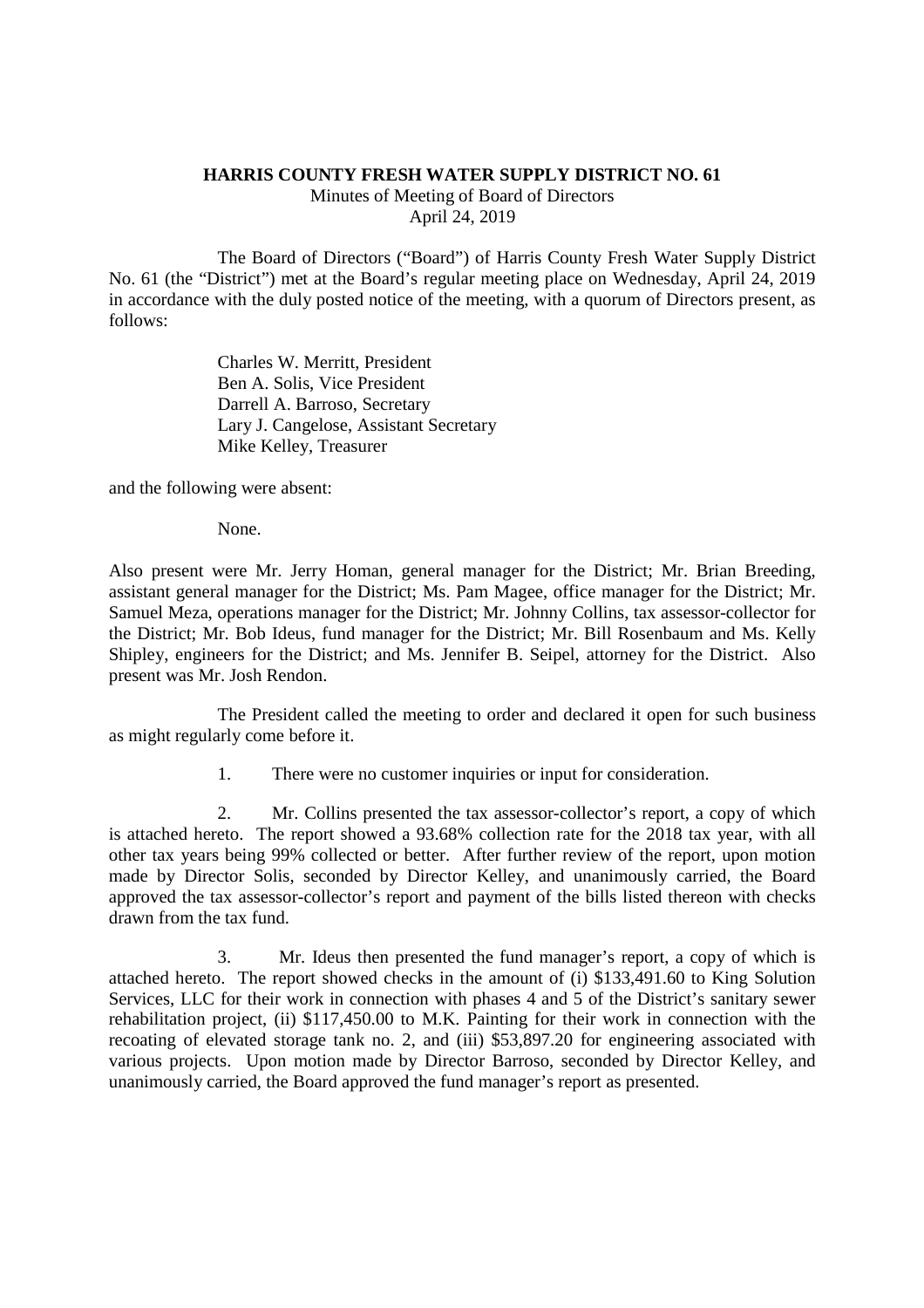4. The Board considered the minutes for the meeting held on April 17, 2019. Upon motion made by Director Cangelose, seconded by Director Barroso, and unanimously carried, the Board approved the minutes as presented.

5. Mr. Meza presented the operations report, a copy of which is attached hereto. With respect to water production, the District pumped 55,520,000 gallons from its wells, with an average daily flow of 1,790,968 gallons. The ratio of water pumped to billed was 84% during the month. Mr. Homan and Mr. Breeding confirmed that they were working to identify the source causing the decrease in the pumped to billed ratio.

At the wastewater treatment plants, the total combined treatment amounted to 69,355,000 gallons with an average daily flow from the plants of 2,237,258 gallons per day. There were 0.8 inches of rainfall during the month of March.

With respect to the distribution and collection system, 20 bacteriological samples were taken with no coliforms detected. The operator changed out five meters in the month of March and made one commercial tap.

With respect to out-of-district water use, Emerald Forest Utility District used 172,000 gallons and Harris County MUD No. 248 used 10,582,000 gallons.

As for personnel matters, a safety meeting on combatting workplace fatigue was held in April. A safety meeting on jobsite awareness and emergency responses is scheduled for May. Director Kelley noted that the District's telephone system shows that all calls initiated by it show the District's office location as the point of origin. Director Kelley then stated that the upcoming safety meeting may be an opportune time to remind District employees to provide their exact location if making an emergency phone call from one of the District's plants or other facilities outside of the District's administration building. Mr. Homan and the Board agreed that that was an important point and confirmed that it will be mentioned at the May safety meeting.

After review, upon motion made by Director Barroso, seconded by Director Cangelose, and unanimously carried, the Board approved the operations report as presented.

6. Mr. Rosenbaum and Ms. Shipley presented the engineer's report, a copy of which is attached hereto. Mr. Rosenbaum reported that his office has asked for the autocad files from the Texas Department of Transportation so that the District can continue its efforts to relocate facilities necessitated by the expansion of N. Eldridge Parkway at F.M. 1960.

Mr. Rosenbaum also reported that the preconstruction meeting for the televising work needed in connection with phase 6 of the District's sanitary sewer rehabilitation project is scheduled for May 1, 2019.

After further review and discussion, upon motion made by Director Solis, seconded by Director Cangelose, and unanimously carried, the Board approved the change order and engineer's report as presented.

7. The Board then considered the utility commitment and request for annexation for the tract located at 11220 F.M. 1960. Mr. Rendon gave a presentation regarding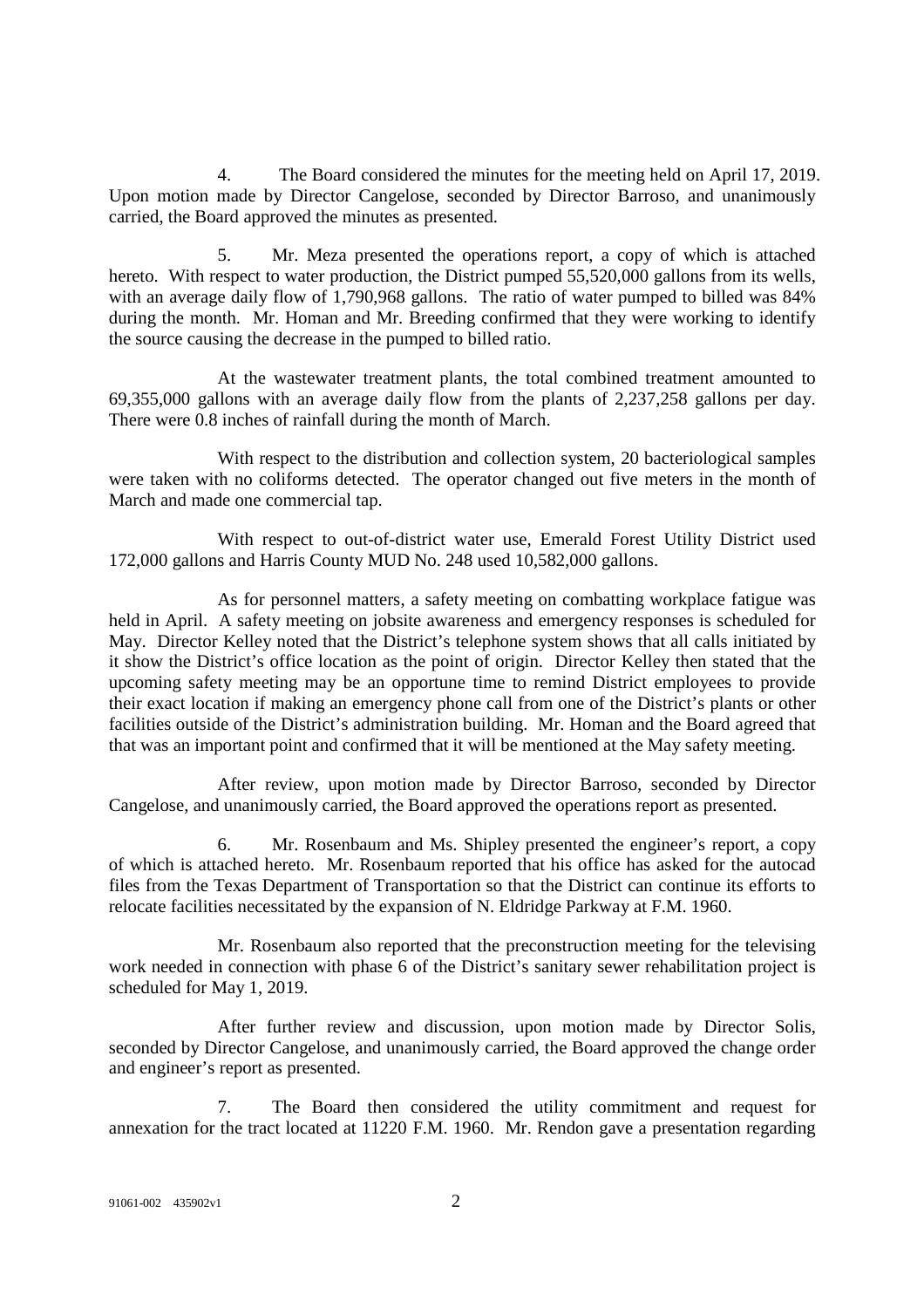the proposed development of the tract as a commercial and retail space, and the engineer confirmed that the District had the capacity to serve it. After that discussion, upon motion by Director Solis, seconded by Director Barroso, and unanimously carried, the Board approved the utility commitment and request for annexation as presented.

8. The Board next considered payment of the general fund bills listed on the report prepared by Ms. Magee, a copy of which is attached hereto. After review, upon motion made by Director Barroso, seconded by Director Cangelose, and unanimously carried, the Board approved payment of the general fund bills as presented.

Mr. Homan, Ms. Magee, and Mr. Breeding presented the management report. Ms. Magee reviewed the District's March financials with the Board.

Ms. Magee also reviewed the write-off list with the Board. Upon motion made by Director Barroso, seconded by Director Kelley, and unanimously carried, the Board approved the write-off list as presented. In connection with this discussion, Mr. Homan discussed raising the District's deposit for service in order to cover rising water bills. He informed the Board that he would bring additional information for their consideration in the coming months.

Mr. Breeding reported that he continues to review the District's audit, including the page referencing the District's participation on the TCDRS retirement program. Mr. Homan, Mr. Breeding, and the Board reviewed documents relating to the TCDRS in connection with this discussion.

2019.

Lastly, Mr. Homan reported that the District's shrimp boil is scheduled for May 9,

Upon motion made by Director Solis, seconded by Director Barroso, and unanimously carried, the Board approved the management report as presented.

10. Ms. Seipel discussed the continuing disclosure filing with regard to the District's bonds. Pursuant to Bond Orders previously adopted, the District is required to annually update certain material information, including the audit, that might be of interest to District bondholders. Upon motion made by Director Cangelose, seconded by Director Barroso, and unanimously approved, the Board authorized filing the requisite continuing disclosures.

11. The Board reviewed the Resolution Affirming Review of Investment Policy, Strategies, and Objectives, a copy of which is attached hereto. Ms. Seipel noted that, as required by the Public Funds Investment Act, the Board annually must review and either amend or affirm its investment policy. The District's investment officers confirmed that the policy currently in place is working and recommended that it be affirmed. Upon motion made by Director Solis, seconded by Director Cangelose, and unanimously carried, the Board approved the Resolution Affirming Review of Investment Policy, Strategies, and Objectives as presented.

12. The Board discussed the required review of the District's investments in compliance with Senate Bill 253. She confirmed that the District's bookkeeper and others have reviewed the list promulgated by the Comptroller and monitor it periodically to ensure compliance with Senate Bill 253.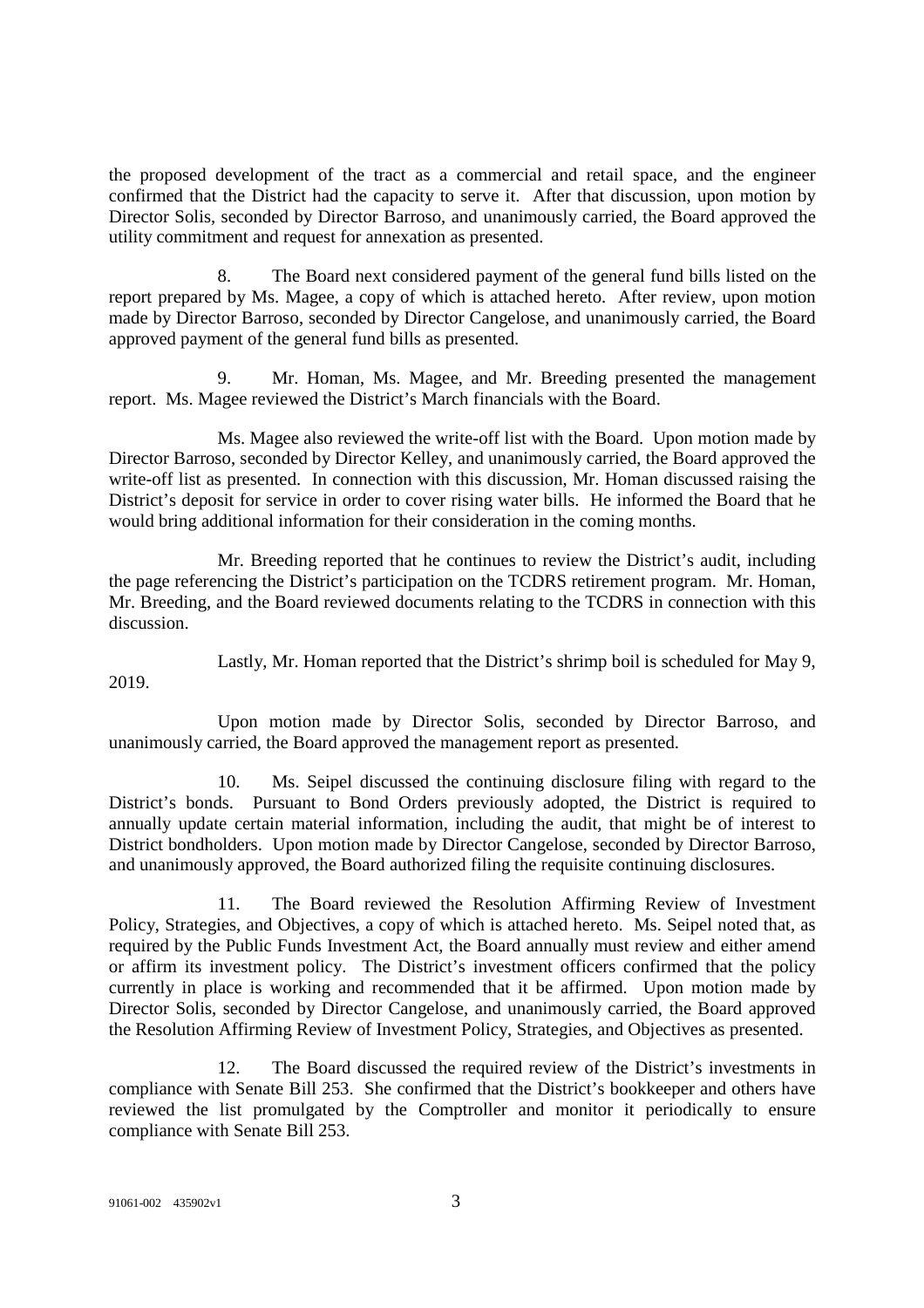13. Ms. Seipel discussed the requirement that an annual financial statement be filed with the comptroller pursuant to Chapter 140 of the Local Government Code. Upon motion made by Director Barroso, seconded by Director Solis, and unanimously approved, the Board authorized filing the audit as required by law.

14. Ms. Seipel then provided a brief update on the status of litigation with Magellan Pipeline Company, L.P.

15. The Board considered items for the next agenda.

There being no further business to come before the Board, the meeting was adjourned.

**Secretary**